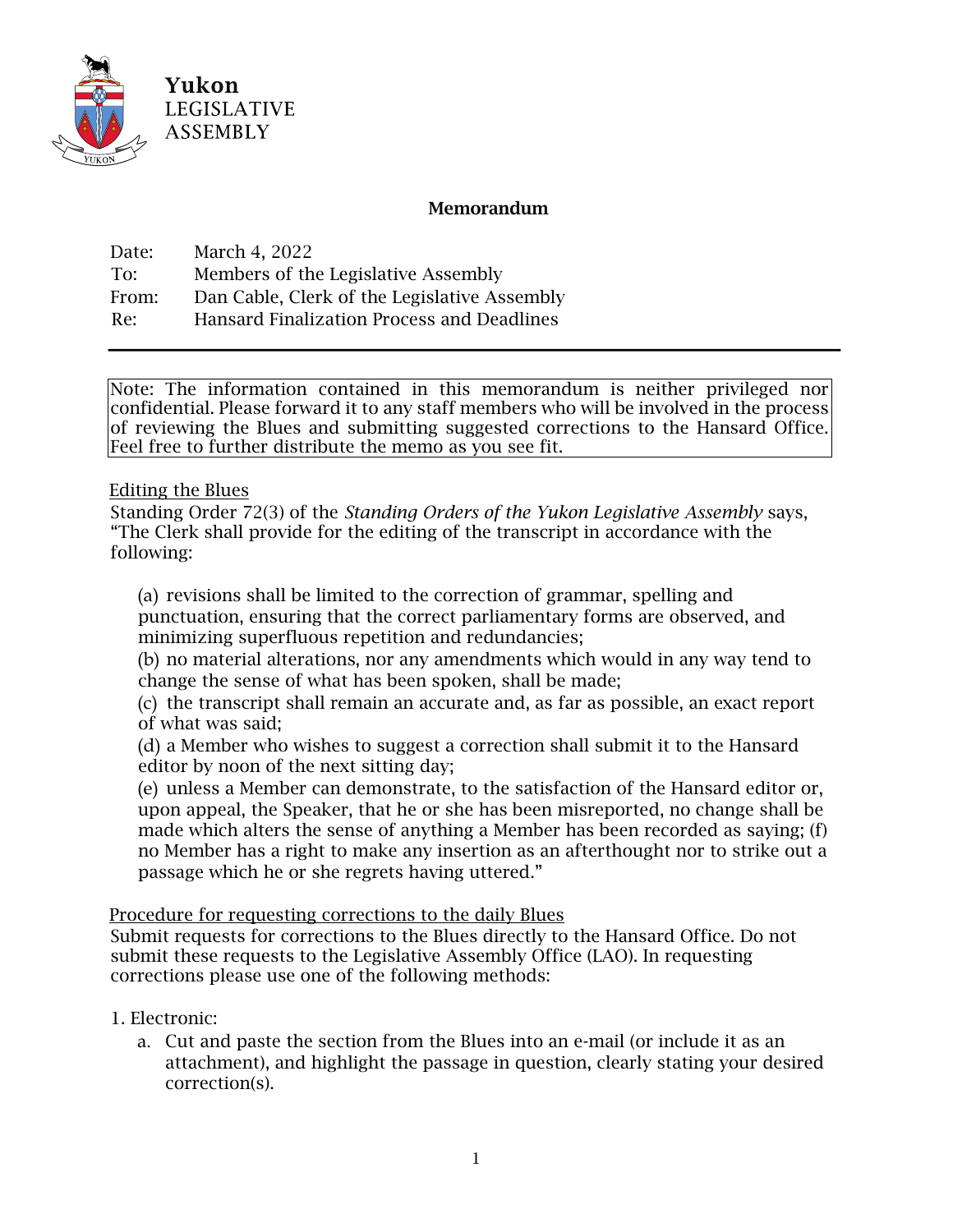

- b. E-mail the selection to [hansard@yukon.ca](mailto:hansard@yukon.ca) prior to noon the following sitting day.
- c. Please ensure it is clearly stated who is submitting the correction, and the Member on whose behalf the correction is being submitted.

#### OR

# 2. Hard copy:

- a. Make a photocopy of the page(s) upon which you wish to have corrections made. Please ensure that the page number is visible.
- b. Circle or highlight the word(s) you wish corrected and clearly PRINT the correction(s) in the margin to avoid confusion or further error.
- c. Write on the photocopy the name of the Member for whom the corrections are being requested AND the name and telephone number of the person submitting the corrections.
- d. Deposit the page(s) in the file holder on the door to the Hansard Office by noon the following sitting day.

The Hansard unit employs a nationally standardized style as regards punctuation, grammar, paragraph structure and capitalization in speeches appearing in Hansard. This style complies with Chapter 13 of the *Standing Orders of the Yukon Legislative Assembly*. A Member (or someone acting on behalf of a Member) may submit the written version of his or her speech to the Hansard Office (which will be gratefully accepted, by the way). This will help Hansard with the spelling of names and other words. However, it is the Member's spoken words, as delivered in the House, that will appear in Hansard.

Should the Hansard Administrator (Deana Lemke) view a submitted correction to materially alter the spoken record, the submission will be referred back to the Member (or the person who submitted the correction on behalf of a Member) for reconsideration. The Member has the option to appeal to the Speaker whose authorization must be obtained for any controversial correction. If the Speaker requires further time for deliberation, the authorized correction will appear online and in the hard-bound Hansard issued after the end of the Sitting.

### Deadline for Corrections

To accommodate the Hansard printing schedule, deadlines for corrections are very strict. All requested corrections must be e-mailed to hansard@yukon.ca or deposited in the file holder attached to the Hansard Office door prior to NOON of the next sitting day of the Legislative Assembly (with exception of those that have been referred to the Speaker). For example, the deadline for corrections to Monday's Blues would be noon on Tuesday. The deadline for corrections to Thursday's Blues would be noon on Monday (if that is the next sitting day).